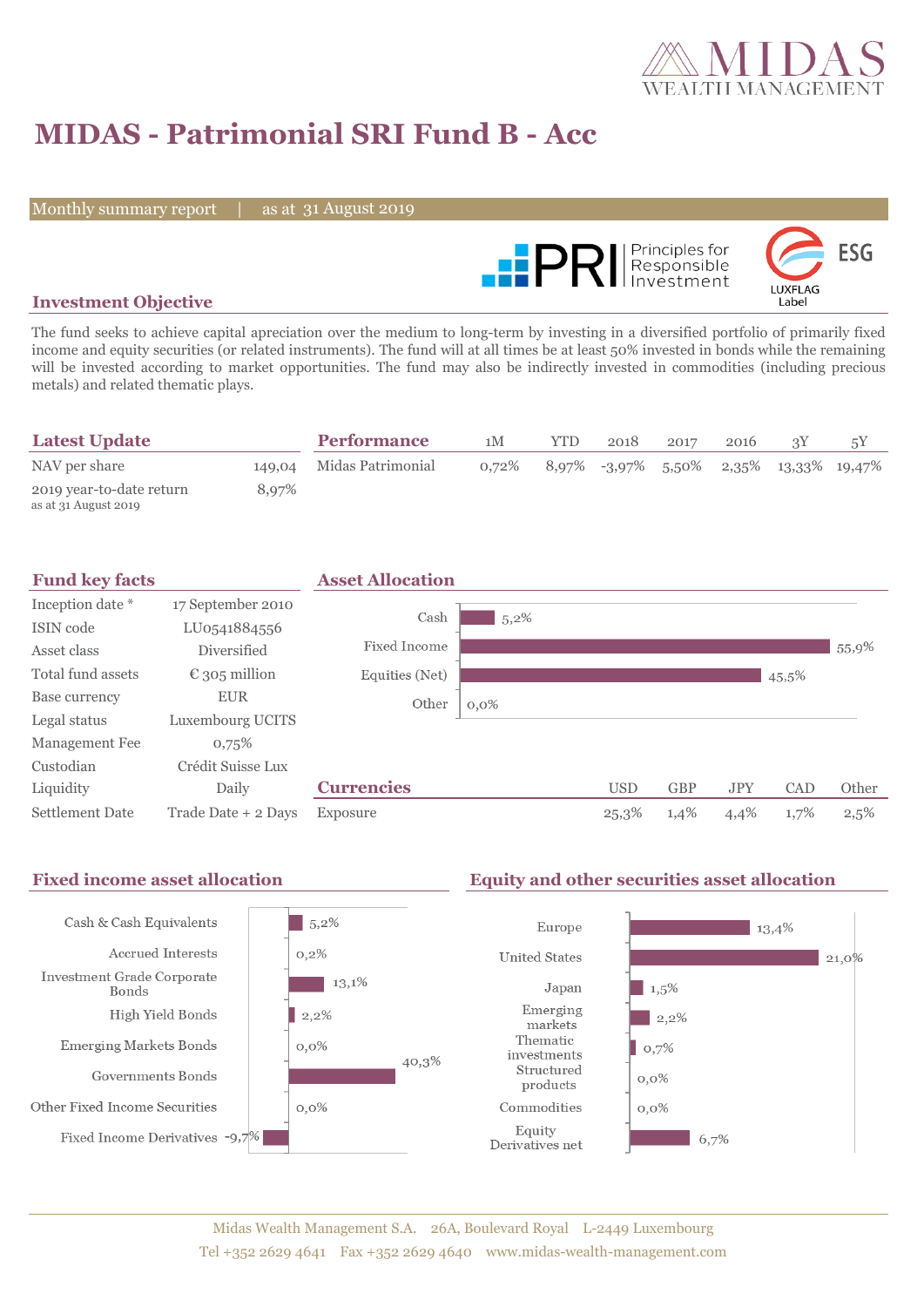

## **MIDAS - Patrimonial SRI Fund B - Acc**

Monthly summary report

31 August 2019

| Top 10 fixed income holdings          | YTM     | Rating     | Weigh   |
|---------------------------------------|---------|------------|---------|
| DEUTSCHLAND REP : DBR o 1/2 08/15/27  | $-0.8%$ | AAA        | 6,4%    |
| NETHERLANDS GOVT: NETHER 0 3/4 07     | $-0.6%$ | AAA        | 3,7%    |
| BTPS: BTPS 2 02/01/28                 | 0,8%    | <b>BBB</b> | $3,0\%$ |
| EUROPEAN INVT BK : EIB o 3/8 07/16/25 | $-0.6%$ | AAA        | 2,8%    |
| AGENCE FRANCAISE : AGFRNC 0 1/8 11/1  | $-0,5%$ | AA         | 2,7%    |
| ALLIANDER: ALLRNV 07/8 04/22/26       | $-0,3%$ | $AA-$      | 2,1%    |
| US TREASURY $N/B$ : T 2 1/4 08/15/49  | $2.0\%$ | AAA        | $2,0\%$ |
| SPANISH GOV'T: SPGB 1.6 04/30/25      | $-0,3%$ | $BBB+$     | 1,9%    |
| FRANCE O.A.T.: FRTR 2 05/25/48        | 0.4%    | AA         | 1,9%    |
| DEUTSCHLAND REP : DBR 1 1/4 08/15/48  | $-0.2%$ | AAA        | 1,6%    |

**The 10 fixed income rating breakdown** 



| Sector                  | Weight                            | <b>Equity sector breakdown</b>                                                                                                                                               |                                                           |  |
|-------------------------|-----------------------------------|------------------------------------------------------------------------------------------------------------------------------------------------------------------------------|-----------------------------------------------------------|--|
| <b>Consumer Staples</b> | $0,9\%$                           | <b>Consumer Discretionary</b>                                                                                                                                                | 12,4%                                                     |  |
|                         | $0.9\%$                           | Consumer Staples                                                                                                                                                             | 10.7%                                                     |  |
| <b>Real Estate</b>      | $0,9\%$                           | Energy                                                                                                                                                                       | 6,5%                                                      |  |
|                         |                                   | Financials                                                                                                                                                                   | 12,3%                                                     |  |
|                         |                                   | Health Care                                                                                                                                                                  | 15,0%                                                     |  |
| <b>Health Care</b>      |                                   |                                                                                                                                                                              | $15,5\%$                                                  |  |
|                         |                                   |                                                                                                                                                                              | $9,3\%$                                                   |  |
|                         |                                   |                                                                                                                                                                              | 4,4%                                                      |  |
|                         |                                   | <b>Communication Services</b>                                                                                                                                                | $8.0\%$                                                   |  |
|                         |                                   | Utilities                                                                                                                                                                    | $1,5\%$                                                   |  |
|                         |                                   | Real Estate                                                                                                                                                                  | $4.5\%$                                                   |  |
|                         | <b>Health Care</b><br>Industrials | <b>Information Technolog</b><br>Information Technolog 0,9%<br>Information Technolog 0,9%<br>0,8%<br>0,8%<br>0,8%<br>Consumer Discretionar 0,8%<br>Communication Service 0,7% | <b>Information Technology</b><br>Industrials<br>Materials |  |

### **Top 5 funds and other holdings**

| Amundi Japan TOPIX ETF | 1,5% |
|------------------------|------|
| Quaero Bamboo          | 1,4% |